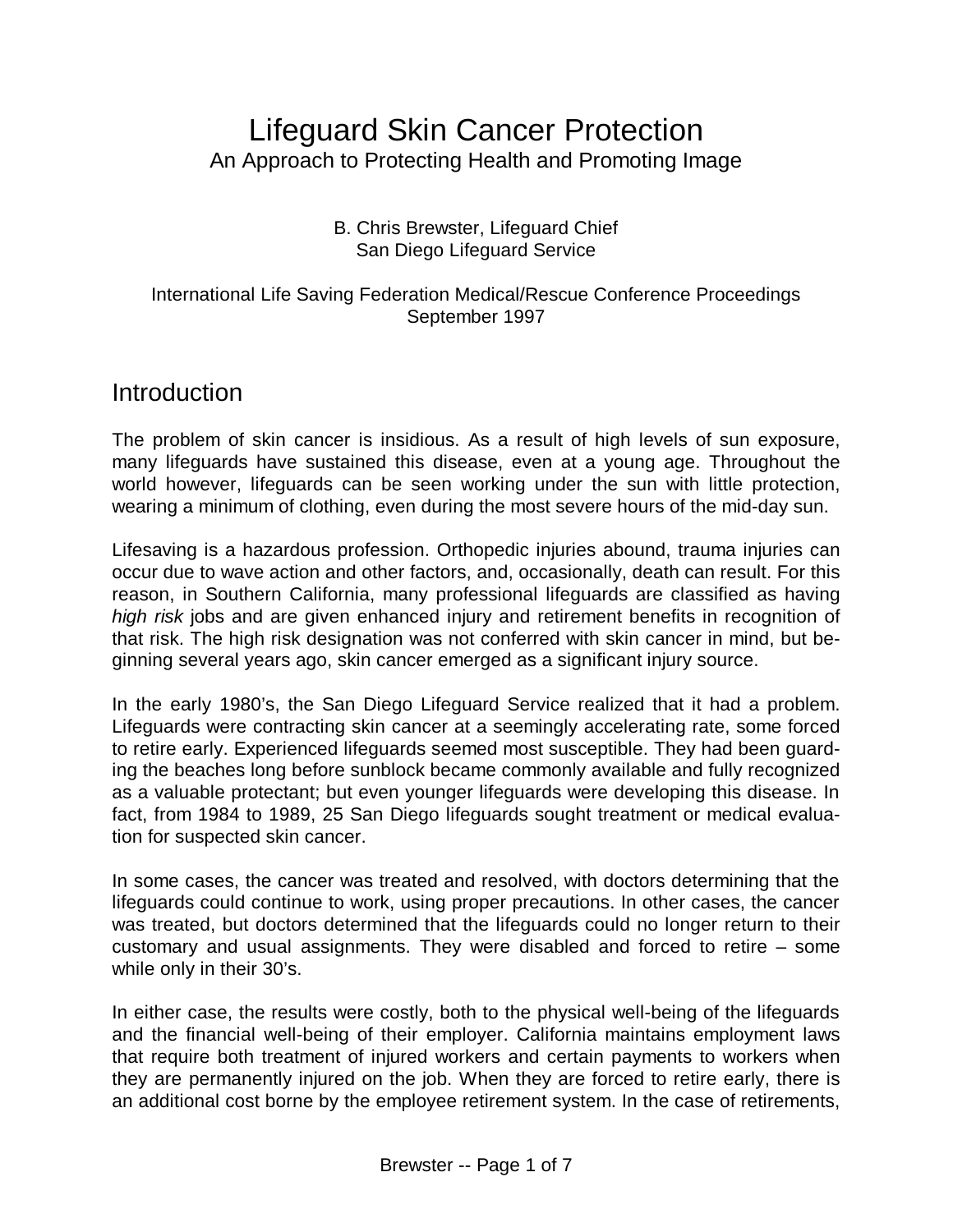the employer must hire new, less experienced personnel to take the place of those departing, and incur the costs of training. Such was the case for City of San Diego.

# Lifeguards and Sun Exposure

Part of problem of lifeguard skin cancer rates is founded in the very culture of lifeguarding. Persons drawn to lifeguarding are typically highly physically fit and desirous of displaying their physical fitness. Those with light skin coloring typically consider a deep, dark tan to be an essential part of their self-image and personal appearance. Meanwhile, they are sustaining accelerated damage to their skin and apparently greatly enhancing the likelihood of becoming skin cancer victims.

The fact that lifesaving disproportionately attracts the youthful only compounds the problem. Youths rarely worry about problems they might experience later in life. They are known to be higher risk takers than the general populace and they are particularly concerned with personal physical attractiveness.

To address these issues, prudent lifeguard employers need to take strong steps to ensure that their employees are adequately protected. Lifeguard employers commonly distribute sunblock to their personnel and some require its application. Lifeguard station designs should take sun protection into account, not only to reduce skin cancer problems, but also to counter the accelerated fatigue which results from over-exposure to the elements, sapping attentiveness and physical readiness. Unfortunately, the San Diego Lifeguard Service found that these steps were not enough. In consulting experts, we learned that the only true protection came from covering up the body, particularly areas of the body that are frequent skin cancer sites.

### The Professional Image

Skin cancer aside, lifesaving has an image problem. Too often, lifesavers are inadequately recognized for the essential role they play. Although lifeguards probably have a greater impact on the saving of human life than any other public safety providers, they are sometimes seen as having a less important role than, for example, police or firefighters. This, in turn, has a deleterious impact on lifeguard budgets, equipment, and public recognition, all of which are inextricably intertwined.

There are many reasons for this, including the fact that lifesaving is often, literally, a day at the beach, which most people identify with recreation and relaxation. Some are jealous of the person who is able to work daily where most can only vacation occasionally. Thus lifesavers are sometimes seen as having a role that is more of a vacation itself than a serious public safety job. This is far from the truth, but it is a part of the image lifesavers must continually work to shed if they are to attract the funding and support necessary to ensure that they can adequately do their job.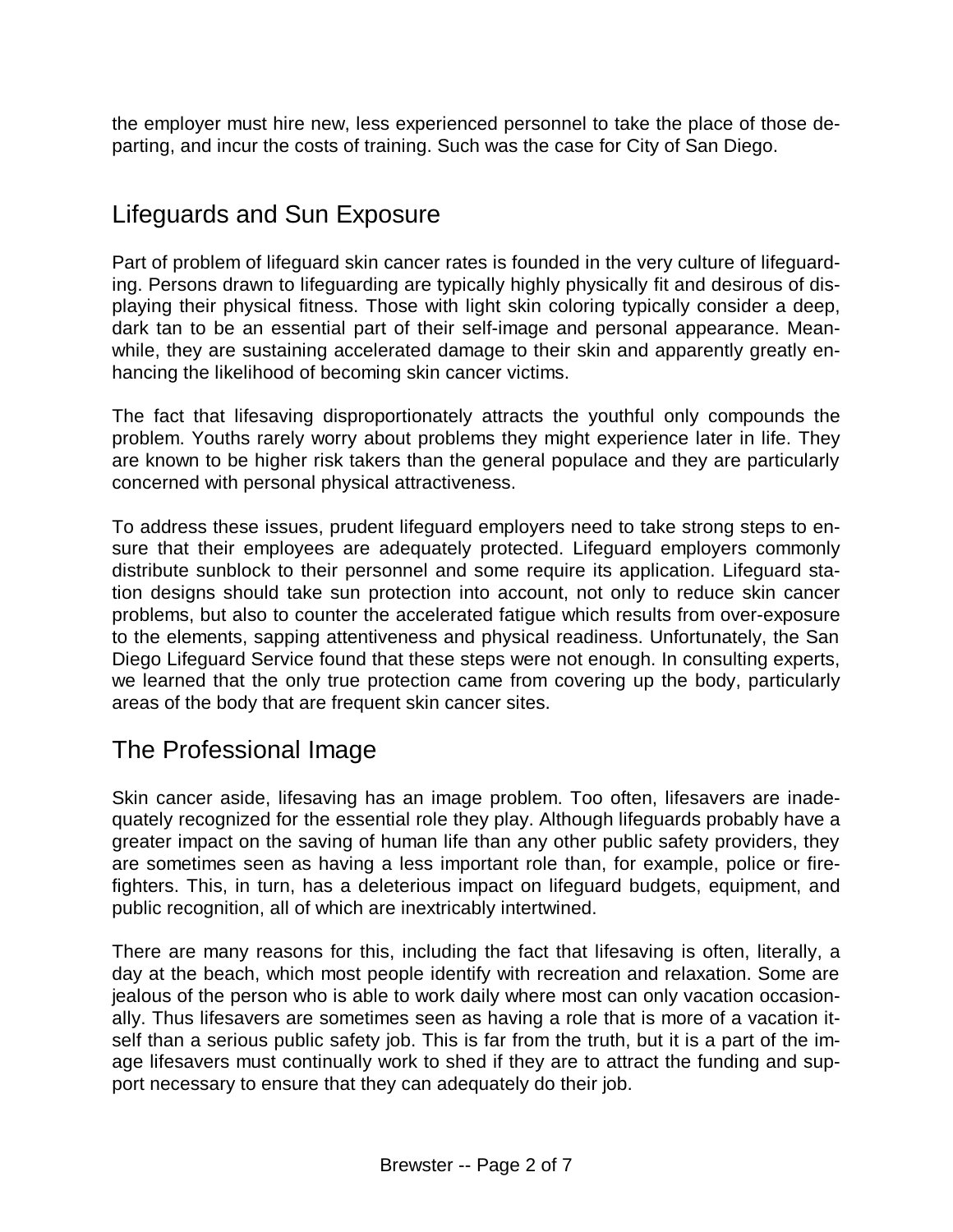There are many ways to improve image. One of the most obvious is through uniforms. Police and firefighters are almost always attired in official and readily identifiably uniforms which are clean and authoritative. They imply professionalism, whether the individual employees deserve that image or not. To the general public, these are people who, if necessary, have committed to risk their lives for the lives of others and their uniform tells this story.

Contrast this image with that of a lifeguard, perhaps slouching in an elevated chair for all to see, with only a pair of trunks on, relaxed and seemingly "catching rays." Perhaps then one can understand a primary reason that fire and police agencies are typically better funded, equipped, and paid than lifesaving agencies. For all three, professional image is essential to ensuring public support, but in many places, lifesavers are losing the public relations battle over professional image.

Lifeguards too, wear uniforms, but often the uniform is just a pair of trunks with a small patch, and perhaps a T-shirt occasionally worn. To a degree, dressing light is necessary. Lifeguards must be ready at a moment's notice to enter the water and make a rescue. They also need to keep cool. Improvements are possible however, which do not impede a lifeguard's response.

Perhaps more important than image is the need for the beachgoer and other lifeguards to readily identify the lifeguard in a crowd or at an emergency scene. It is essential that the lost child, the distraught parent, the arriving ambulance crew, the patrolling police officer can quickly and easily find the lifeguard, but this is often a difficult task. Perhaps the lifeguards' swimsuits are of consistent color, but rarely are they of a color or design unavailable to the general public. A small patch on the suit may be the only distinction. How often is the lifeguard at an emergency scene brushed aside by other emergency workers, partly perhaps by negative stereotyping, but partly due to lack of a professional image as compared to other emergency services workers?

Uniforms are also important for proper attribution and visibility when the news media visits a rescue scene or other event. Many years ago, firefighters took to placing their names and that of their agencies on the upper back of their uniforms, probably to help identify each other while assaulting a house fire or similar calamity. Today however, one of the most photographed images in local and national news stories is the backs of firefighters prosecuting a fire or rescue, with their agency's name widely credited. On their chests too, and their helmets, their agency's name is available for all to see. And those who are inspired by the heroism of emergency workers are moved to support them all the more as a result.

In San Diego, we found that too often, news accounts of beach emergencies identified all of the emergency workers except the lifeguards. Less experienced reporters would identify a lifeguard rescue boat as belonging to the police or fire department. They might assume that a cliff rescue could not have been performed by lifeguards, so they reported that firefighters had accomplished the rescue, even if none were there. This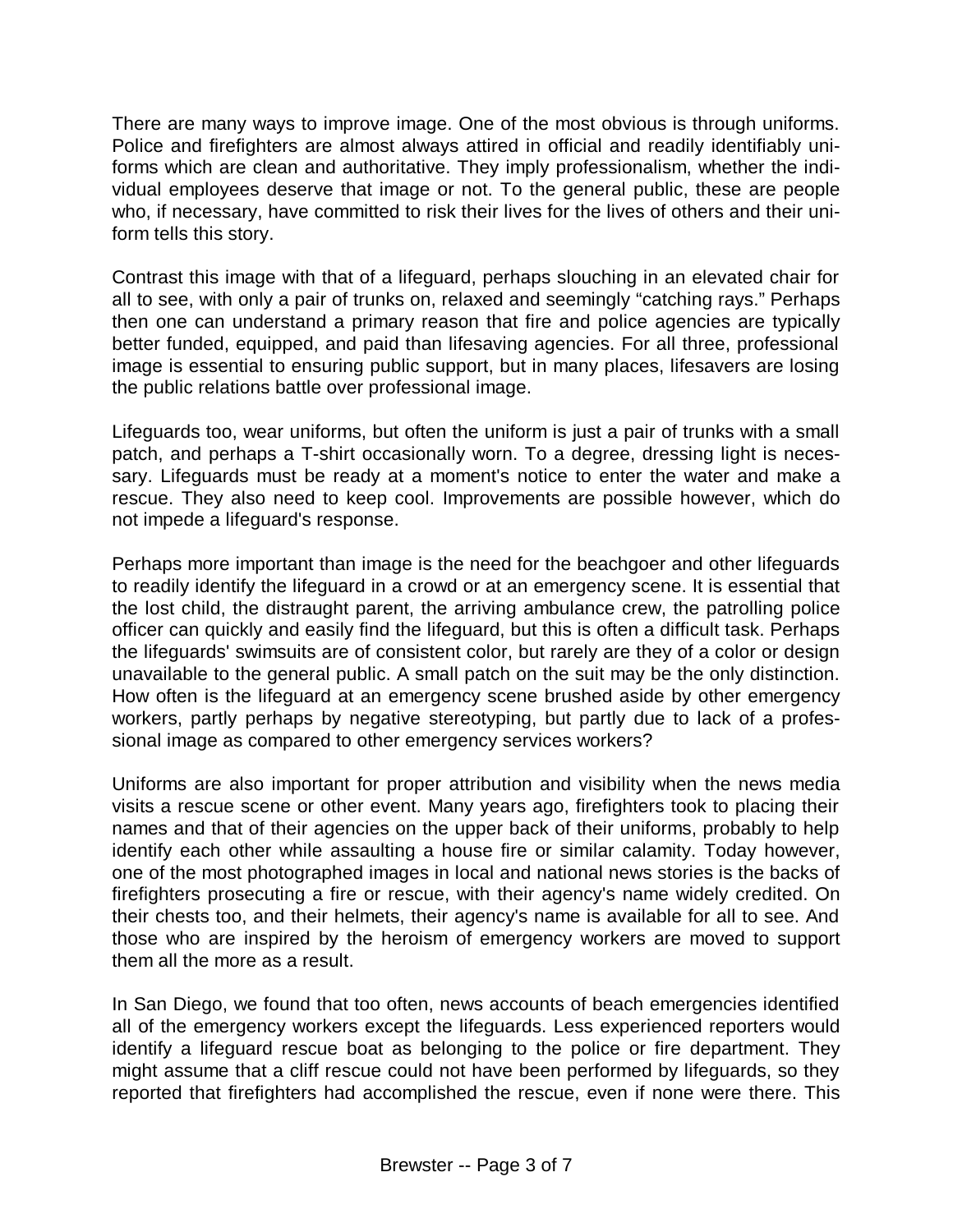led to great frustration on the part of lifeguards whose deeds were not recognized or, seemingly, even appreciated.

# Protecting Health and Image

In the early 1980's, the San Diego Lifeguard Service decided to address both of these issues in an effort to protect it's personnel and burnish its professional image. In 1984, it adopted a standardized uniform policy including everything from wetsuits to T-shirts and the dress uniforms worn by its personnel on formal occasions. A standard logo for the shirts was chosen, which is also an educational depiction of a person in distress in the water, waving for assistance. The backs of all uniforms state *LIFEGUARD* in bold letters, and *SAN DIEGO*. The front of beach uniforms of full time employees includes a silk-screened badge, as



well as the employee's name. For seasonal employees, the front of the shirt includes a smaller version of the logo on the back. The colors of the shirts too, are consistent. This logo arrangement is also used on uniform sweatshirts, jackets, wetsuits, and personal floatation devices.



For trunks, tanksuits, and dress uniforms, the San Diego Lifeguard Service retained the traditional patch. It is worn on the lower left thigh of trunks or lower left abdomen of tanksuits. It is also worn on both shoulders of Class A (dress) uniforms, which include a metal badge and nametag. The patch, which is red, white and blue, appears at left.

The policy regarding the wearing of uniforms and sunblock, both for personal protection and professional image, is perhaps the most strict of any lifeguard service. It includes:

- ?? Uniform shirts of a consistent color *must be worn at all times* unless actively involved in a water rescue.
- ?? All upper body uniform items, including wetsuits, personal floatation devices, etc. must be emblazoned back and front with standard, identifying logos.
- ?? Hats must be worn whenever the lifeguard will be exposed to the sun for more than 15 minutes.
- ?? Sunscreen must be applied regularly to all exposed areas.

These requirements ensure that the upper bodies of lifeguards, excluding the necks and lower arms, are protected from the sun at all times, greatly reducing sun exposure of areas of the body heavily susceptible to skin cancer. They also ensure that San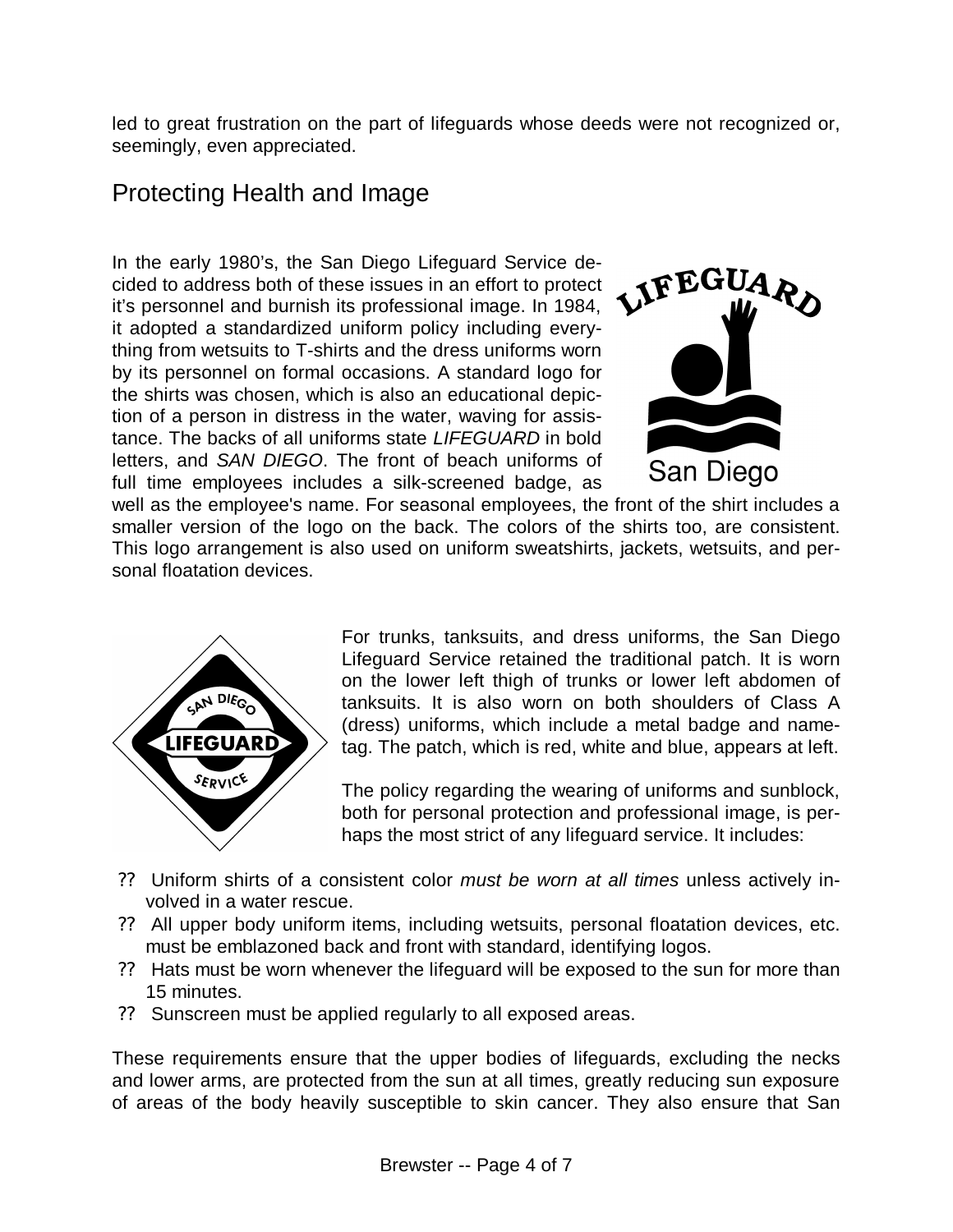Diego lifeguards are immediately identifiable to the public they serve, fellow safety providers, and to persons watching news media accounts.

Initially there was great resistance to the policy. Lifeguards rejected the shirts and strong supervision was required to keep the policy in force. Today, discipline is still occasionally meted out to lifeguards who decide that tanning is more important than personal protection, public identification, and professional image; but this is the exception.

# Outcome

Has San Diego's initiative accomplished its twin goals? In regard to skin cancer, it appears that there has been a significant reduction, both in severity and frequency. Obviously this has also come during a time of heightened awareness of skin cancer and the need for sunblock, and skin cancer can take many years to develop, so the full effect of this policy may take decades to fully evaluate. No one however, would dispute the fact that covering up is the most effective way to protect against the ravages of the sun. The following charts give some specific data on our history of skin cancer problems:

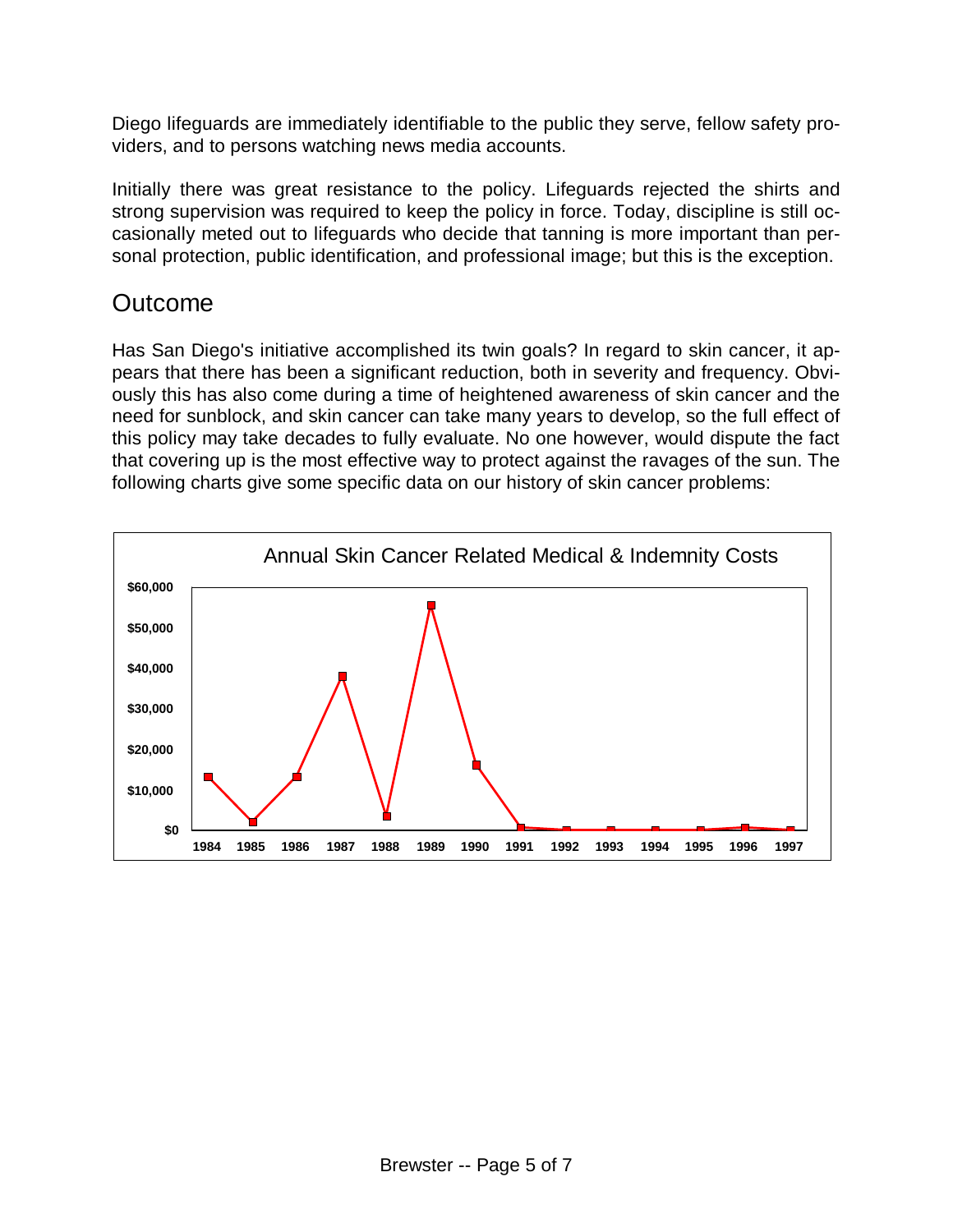

As for the benefits of professional image, San Diego lifeguards have progressed tremendously over the past several years. Since implementation of the uniform policy, San Diego lifeguards have developed a much stronger strong public image within and outside their community. One reason is that San Diegans watching the local news regularly see the word "lifeguard" in local news accounts of beach area emergencies, be